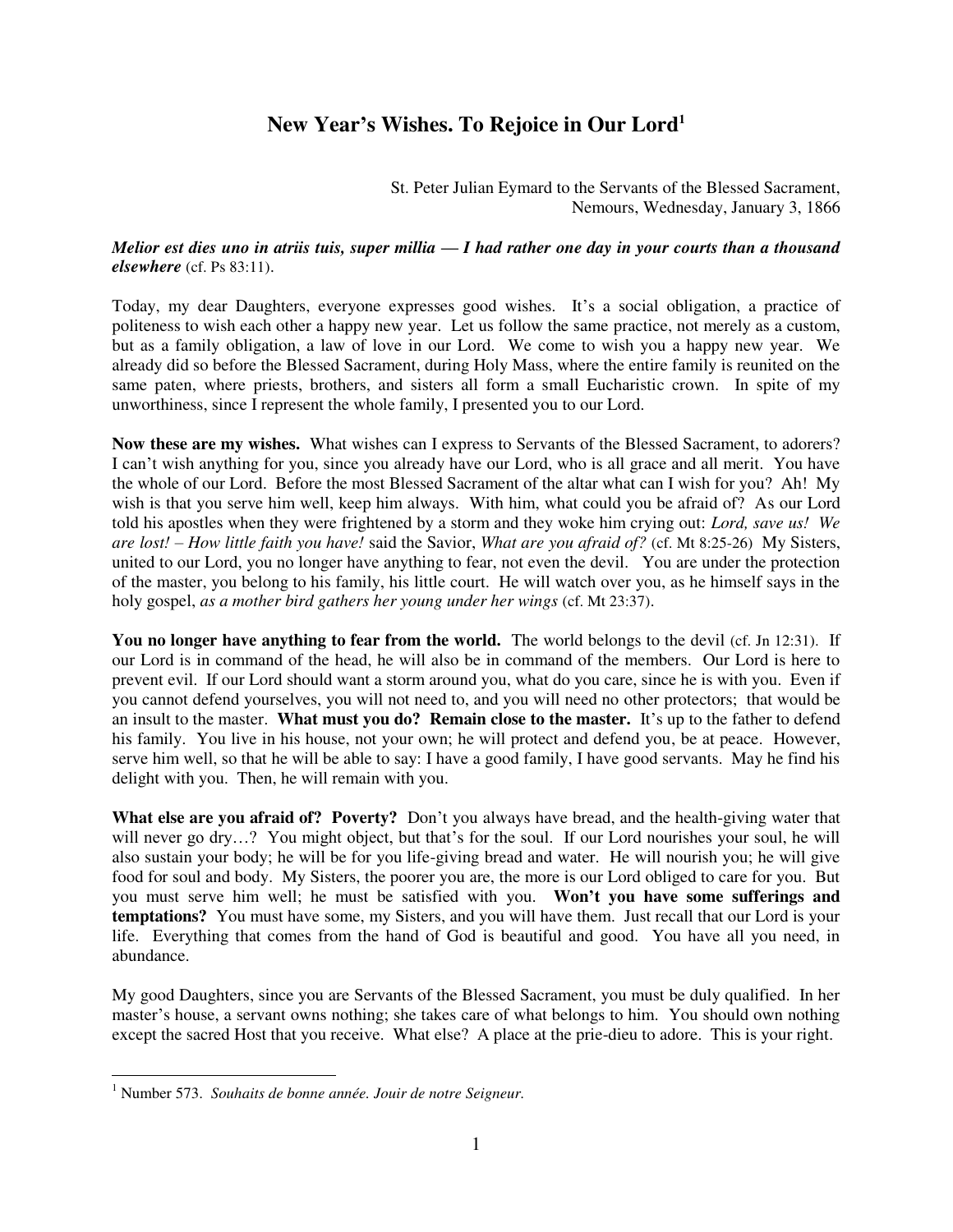**My poor Daughters, the master deserves a joyful service.** This joy is well worth a tiny sacrifice from your human nature or the gentle and lovable gift of slumber. The psalmist says: *Serve the Lord with gladness, for the master you serve is good* (cf. Ps 99:2,5). Love enables one to accomplish everything with joy. The saints often complained, My God, we have done nothing, even when they had accomplished great deeds. It is, however, reasonable to want to act at the level of one's love and as God deserves. This is why a saint will exclaim, I have done nothing. My good Daughters, serve our Lord joyfully, because he is good and kind. Serve him in poverty, just as he himself served the Father by a poverty which he accepted as a crown. When obedient, recall his words, *I do the will of my Father who is in heaven* (cf. Jn 8:29). Your service will be in poverty, chastity, and obedience, the essential elements of the religious life. Any act of poverty or obedience is nothing other than your duty.

My good Sisters, while all that we've said is fine and in fact it is your duty, so what then are my wishes for you? Only this: be good and humble servants, […] Be little in your own eyes. Humility must be your trait; I would not want any of you to be merely called "a humble sister". One who is not humble would not be a good servant. Such a name would be insulting.

**Since you are servants, what is your specific quality and grace?** It is simplicity, the simplicity of a child. A child is simple in telling the truth, in or against its favor. It is simple in its purpose, going directly to God and to its duty. Instead of telling you to be humble, I will say: Become simple servants. Simplicity is unity of life and purpose. Be simple, therefore, since simplicity is life, charity, and love of God. If you love it, you will possess it. If you are simple, you will be not a crystal since that's too beautiful for you, but you will become like a small transparent glass placed at his feet. You will be simple in your adorations, and then our Lord will infiltrate you with his virtue. Likewise, when our Lord wants to communicate himself to you, if you are simple, his heart will shine his rays directly on your heart. As you know, one ray calls for another.

What else? **I beg you to be joyful and happy; do not desire anything else.** What more can our Lord give you than himself? The Church itself could not give you more than its king. She gives you everything it has, a tabernacle and a throne. You have more than anyone, our Lord includes all the angels and saints; you have the King of the angels and saints. Rejoice over the good that you have; do not be satisfied with being good religious, good servants. All that is the primary condition of your state. Above all, rejoice in your vocation. This is the goal of your specific grace.

**And what does it mean to rejoice in our Lord?** My good Sisters, the Mosaic Law says, the one who sowed had the right to harvest the fruit. That is why I say: Rejoice in our Lord, rejoice in his goodness, rejoice in his love, rejoice in his friendship, and rejoice in his mercy because you need it. Rejoice in his heart, rejoice in him because you possess him, because you have him. He is not here for Nemours; he is here for you alone. He is around you like a sealed fountain, like an enclosed garden (cf. Sgs 4:12); rejoice over him as in heaven.

Our Lord is beautiful enough right here. You can see him, *My beloved is beautiful, radiant and ruddy* (cf. Sgs 5:10), as the Song of Songs expresses it. In the sacred species, his beauty is a beauty of love, of grace, and of merit. Contemplate him, then, and rejoice. Contemplate, bless, and praise our Lord in his beauty, and in his love. Rejoice in our Lord, as the angels in paradise rejoice over him. It is said that we will see him there, that we will love him there, that *we shall see him as he is* (1 Jn 3:2). St. John tells us that we will be submerged in an ocean of happiness. Love our Lord, possess him now, for in heaven your love will be perfected and glorified. Your love in this world is the seed of glory (cf. 1 Cor 15:42-44).

**What is love?** Love is the gift of self. Give yourselves, then, my poor Daughters; make an exchange of love with our Lord. Heaven will last forever! The fire that is started here will never go out. Hold on to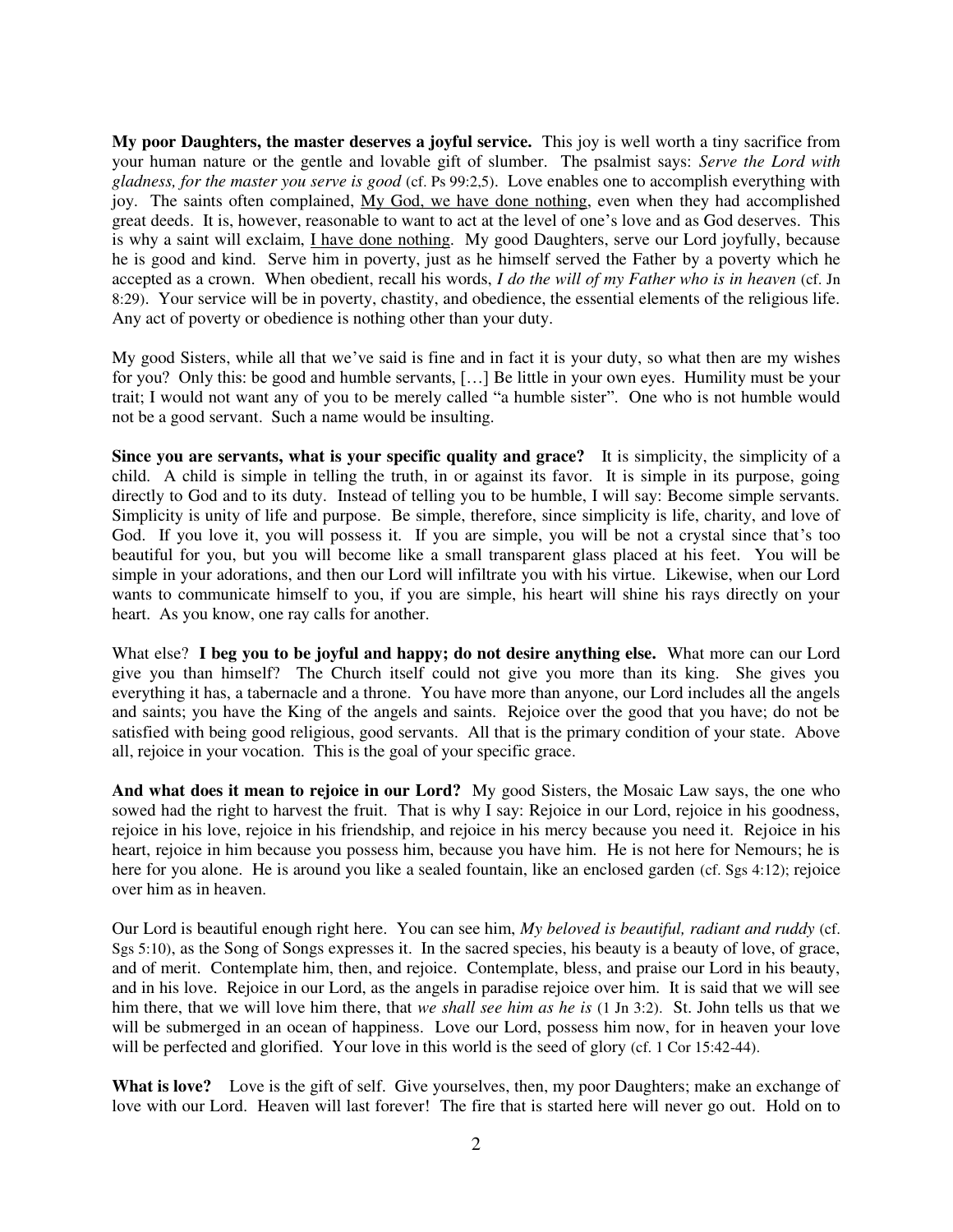the Lord, guard him well so that he will remain with you, and find his delight and contentment with you. Our Lord must say, It's good to be here with these sisters who love me, who belong to me, with these hearts who want me alone, who are disposed to see and hear nothing in order to find their joy in me, and to remain with me! Wherever the spouse is, there must the servants be. I don't give you the name of spouses; it is too beautiful, reserved for heaven.

Again, my good Daughters, let me end thus: **Rejoice in the Lord.** It is not enough to live for the Lord, to make sacrifices and small penances for him. This is of little value, so little you can do for his sake. This is not the center of your vocation and your life. It is most important for you to rejoice in the Lord. Pleasing him, responding to his wishes must be the source of your happiness and peace. Rejoice that the Lord himself is in your possession. If this self-giving of the Lord depended on your own degree of perfection, I'd feel sorry for you. However, this is not the case. You possess the Lord, not because of anything you do, but because he gives himself mercifully. We cannot merit such a gift, yet the more unworthy we are the more he condescends to come to us!

Take joy, then, in your Eucharistic vocation, a permanent gift that is constantly multiplied for your sake. Let us, then, often repeat, *We are only servants, useless servants* (cf. Lk 17:10). That is how we develop triumphant joy in possessing God, the fulfillment of all our desires! What more can any of you wish for than to love the Lord and each day give him more of yourself? Long for his love; yearn to please and contemplate him. My wish for you then is that you will love our Lord wholly, sovereignly, and universally. Let yourselves be like tiny bits of glass in which God will radiate as in a tiny sun. Rejoice that he looks upon you. How blessed we are! When I reflect on it, we are bound to our Lord, riveted to his tabernacle, and chained to the sacred Host, to the monstrance...!

Do not forget that your heart is at the motherhouse. Pray here, but don't forget the motherhouse, where the postulants and novices are. Never forget the mother who came to found you and bless this community. **Strength comes from union**. You will not have her very long; she must return home<sup>2</sup>. The devil ties up good Eucharistic vocations, preventing them from coming. In the world, esteem is given only to vocations given over to good works. Ask for good vocations according to the heart of our Lord. Pray also for your superiors, who have all the responsibilities. They need strength and good health. You don't know what it's like to be a superior. You can sleep quietly, without worrying about the daily food, the material things needed for the Good Master. They want you to be peaceful and happy, while they take on all the burdens; but you must not forget them in your prayers.

One thing is missing in your rule as in ours; we forgot the superiors because they sought no attention. Although they have the *Our Fathers* in the rosary and at Benediction, they still lack support. We should make an adoration for the superiors of the Society, the first of the day would be proper. You receive our Lord, you receive food, and the superiors eat the crumbs. And if we have been too tactful up to now, we will begin to practice justice. This was due to our weakness, of course. I begin by telling you this, even though your heart is already telling you. But, I will look into this and correct it.

Continue to be happy and make yourselves worthy to be always happy, by serving our Lord with joy. Remember these words: *Happy are they who dwell in your house, Lord! Continually they praise you in your eternal tabernacle* (cf. Ps 83:5). Who are these happy ones? You are the ones. You adore him; you dwell in the house of the Lord; you are committed to adore his divine person. Just add the wood of sacrifice to the fire of love; always give your heart, your mind, and your desires. Then, you will be completely happy, and my wish will be fulfilled.

 2 cf. *Journal III*, p. 38-44.